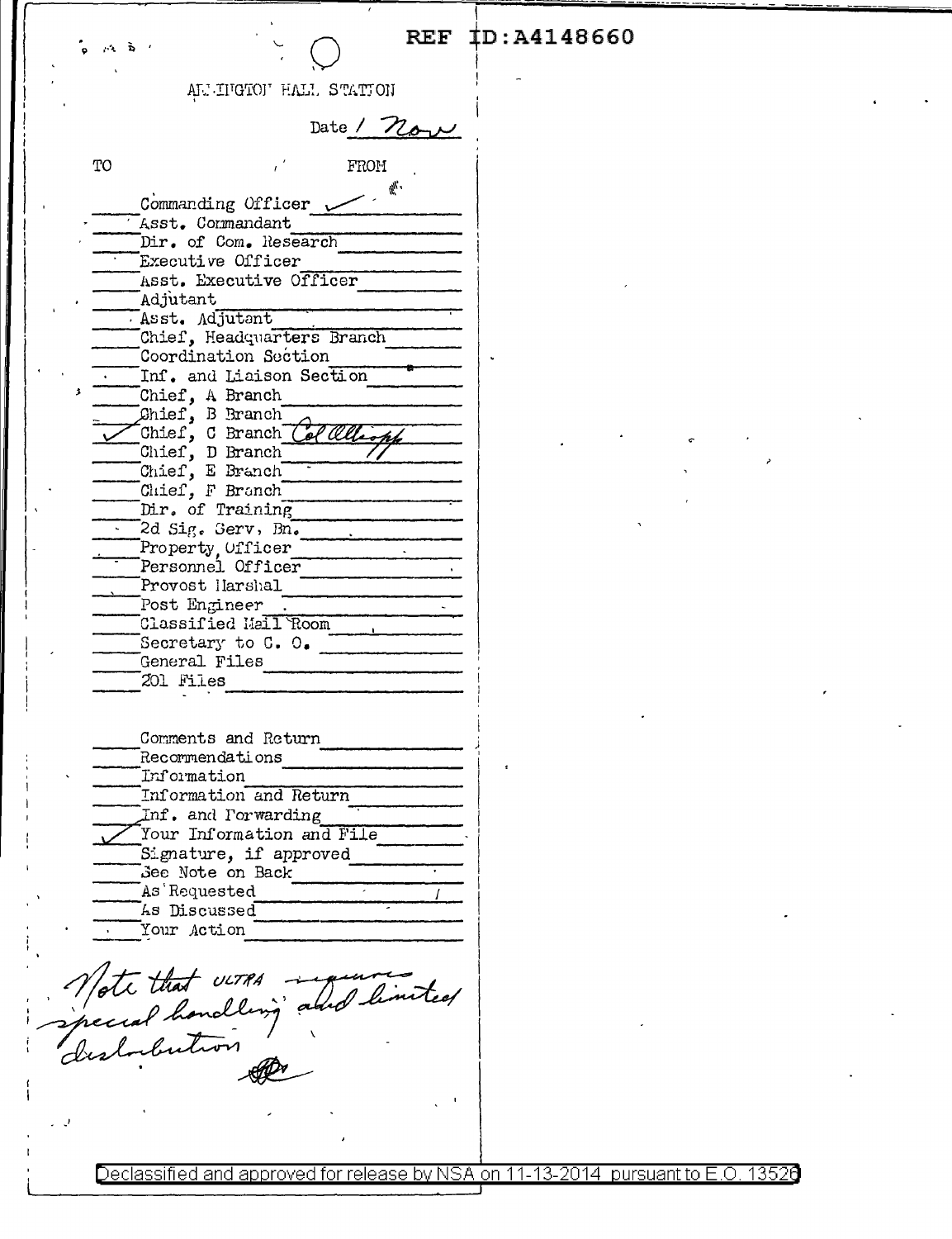From London, 25th October 1943

## <del>JLTRA</del>

B.

c.

My telegram of 29th August 1943

REF ID: A4148660

*A. A* German Army Y Company asked main Y Centre ' in Italy on 19th October whether they could be provided with the following "Cryptographic material".

(1) PMC codes number 3 and 4

(2) E.C. 18, etc

Grateful your views. PMC codes thought to be American. E. c. not known.

Also passed to Nichols and Hayes.

SECRET